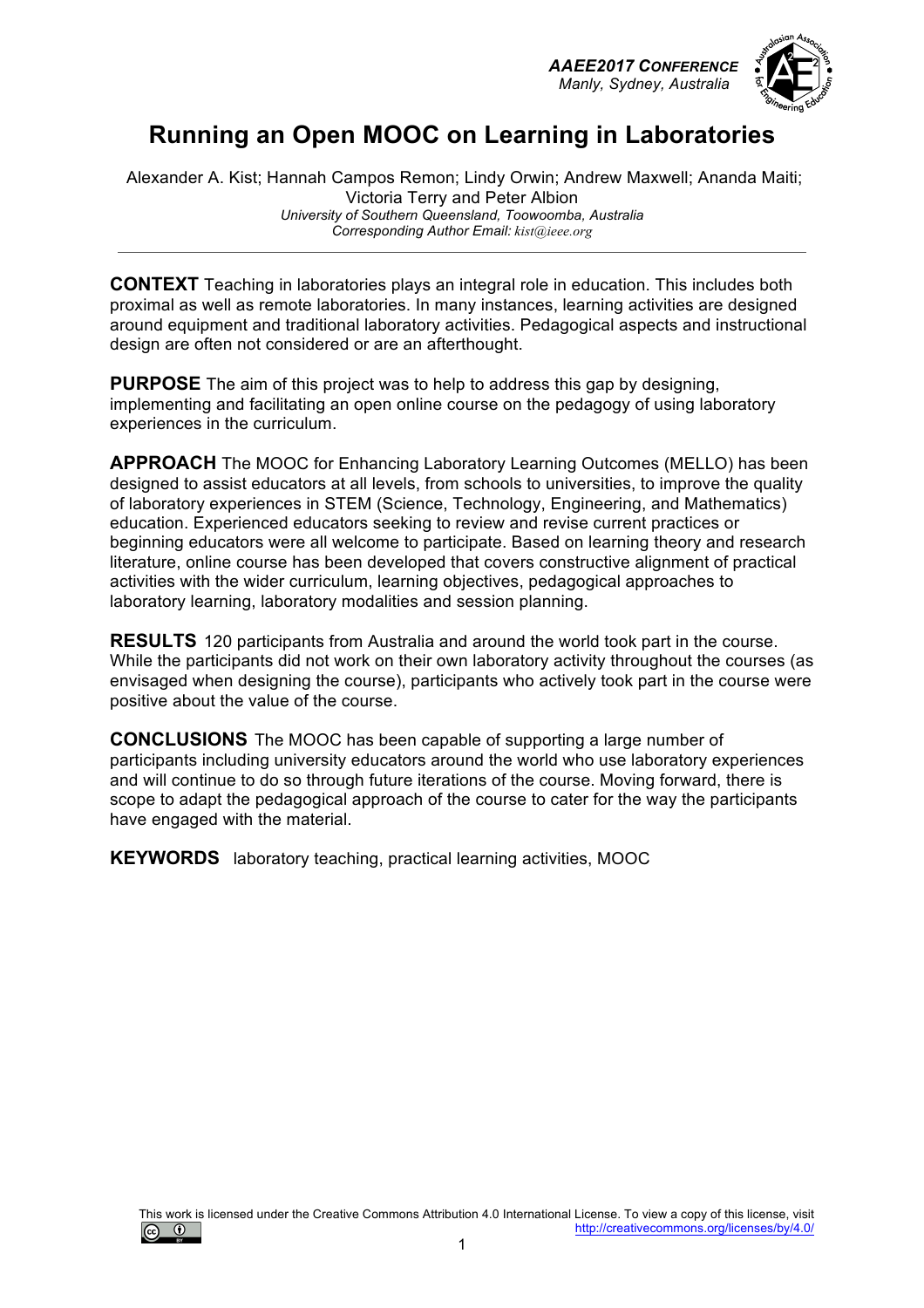# **Introduction**

When designing learning activities, one of the key focus questions is: What do we want the students to be able to do when they have completed the activities? In the context of practicebased disciplines such as Engineering and Sciences, this often includes practical tasks. Such skills are traditionally taught in laboratory classes and these are often favourites of students as they provide tangible ways to apply theoretical concepts.

Technological developments in the last two decades have enabled new approaches for teaching through laboratories These include remote laboratories (Maiti, Maxwell, & Kist, 2014), virtual laboratories (Nedic, Machotka, & Nafalski, 2003) as well as augmented reality in labs (Andujar, Mejías, & Marquez, 2011). These allow access to hardware or virtual experiments remotely via the Internet but come with a range of pedagogical issues which need to be tackled for optimal implementation.

Learning and teaching is being widely addressed for academic classes, through learning and teaching support units, for example. There is also a strong focus on articulated learning outcomes by Australian Higher Education Standards Framework (Birmingham, 2015) and professional accreditation bodies such as Engineers Australia. However, this focus often does not translate to pedagogical approaches to teaching in laboratories.

Anecdotal evidence suggests that many laboratory activities are not outcomes of critical evaluation and course design; they are often products of tradition, availability of equipment, personal exposure and preferences of academics involved.

An OLT project on adaptive learning guides (Lowe, Murray, Lindsay, & Bharathy, 2014) has also identified this shortfall, both in the literature review of the project report as well as the evaluators comments. Appendix C p. 3-4 states that "...there has been less attention to the pedagogic issues involved in providing skeleton lesson plans. This is a potentially interesting direction for future work in the area."

The Massive Open Online Course (MOOC) for Enhancing Laboratory Learning Outcomes (MELLO), disused in this paper is an attempt to address this gap. The remainder of the paper briefly introduces the underlying educational framework followed by a section that outlines the course design. Sections on data collection, findings and observations conclude the paper.

### **Educational Framework**

The content that is presented in MELLO is based on key literature in the field. Main sources that have informed the content development include fundamental objectives of Engineering instructional laboratories (Feisel & Rosa, 2005) and generic aims for traditional Science laboratory learning (Johnstone & Al-Shuaili, 2001). These are linked to learning activities in laboratories through the principle of constructive alignment (Biggs & Tang, 2007). For example, White's (1996) description of how "laboratory" learning can be conceived of as an instance in which the learner experiences learning "episodes¨ has been explored as this places a greater focus on learning objectives, activities and outcomes instead of equipment, as is often the case in discussions of laboratory tasks.

Laboratories can be classified as expository, inquiry, discovery, and problem-based (Johnstone & Al-Shuaili, 2001). This approach helps to better understand condition for learning, laboratories present and helps to unpack associated aims, outcomes, approaches and procedures. Generally speaking, teachers can support the development of appropriate learner behaviours by designing lessons and scaffolding learning according to the conditions for learning that are appropriate to the lab type (Scardamalia, Bereiter, McLean, Swallow, & Woodruff, 1989, pp. 53-64).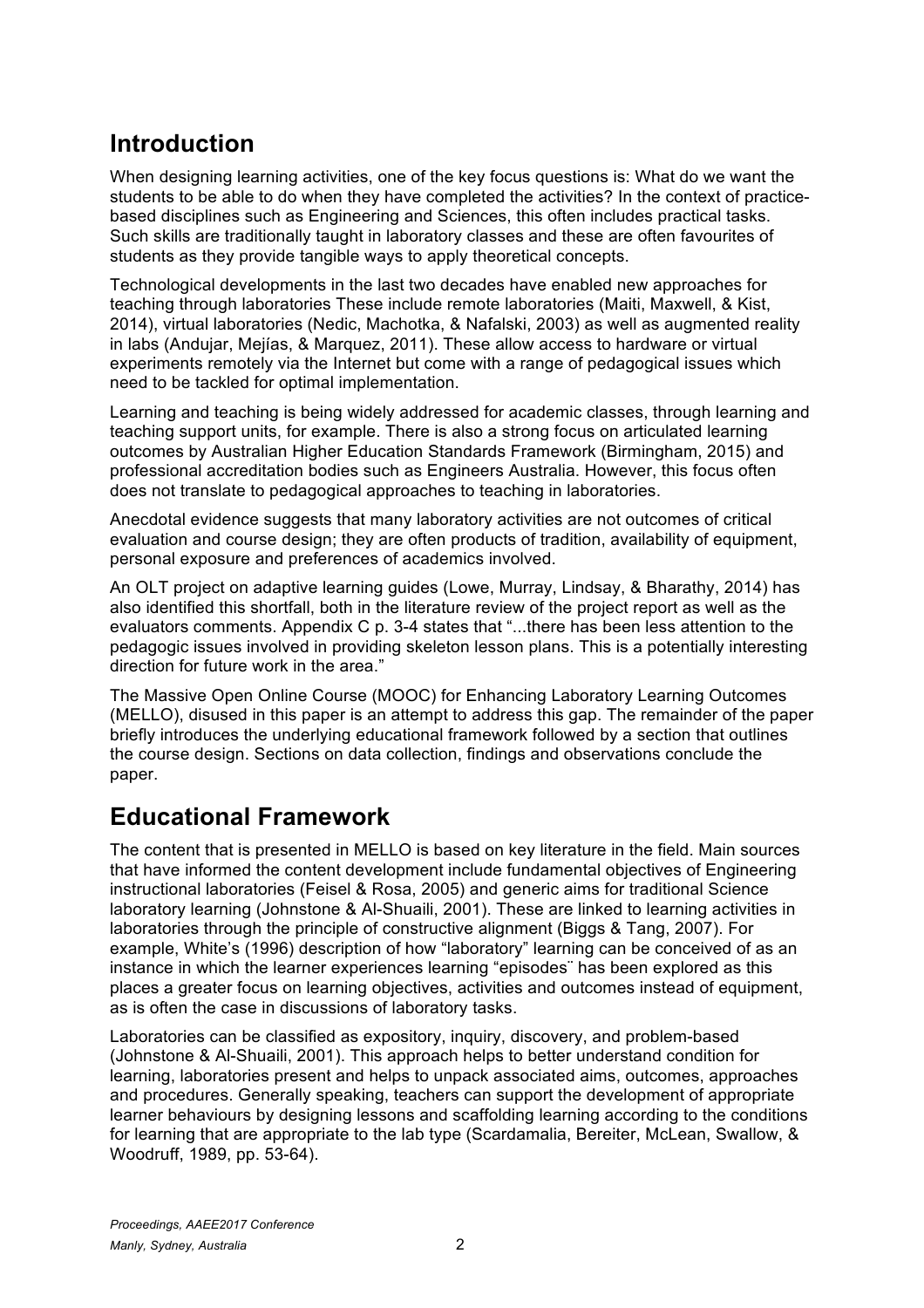# **Course Design**

This course has taken an educational rather than a technical focus on the design of labs. It therefore covers a set of key educational issues for the effective design of labs, including:

- Constructive alignment between labs and other aspects of curriculum
- Design and selection of achievable learning objectives
- Selection and implementation of an appropriate pedagogical approach to labs matched to the learning objectives that have been set (for example, expository, discovery or problem-based)
- Selection of appropriate lab modality (e.g. face to face, versus remote, versus simulated)
- Planning and preparing lab sessions for enhanced learning

Participants in the course have a degree of choice over how they participate. At the most basic level, the course provides a series of lectures, videos and resources as stimuli for participants to begin considering how labs should be designed in order to be educationally effective. These materials form the core of the course upon which other optional activities can be built. In addition to these materials, a number of planning and design activities are suggested for participants to undertake individually in order to progress their own instructional design knowledge and experience. As such, the course has an organizing and critically reflective function not available to teachers simply searching for available information about labs.

#### **Course Learning Outcomes**

The main course outcomes can be summarised as follows: By the end of the course, participants will be able to

- contrast how laboratory activities are used in different disciplines and identify parallels to your own laboratory learning activities,
- draw a map of how the learning activities in your lab are aligned,
- evaluate different types of laboratories, learning opportunities they present and apply the insights to your context,
- develop activity guides and lesson plans based on sound pedagogical principles.

#### **Modes of Participation**

MOOCs come with various degrees of social interaction and levels of commitment by participants. To cater for a broad spectrum, MELLO has supported two modes of participation, a connectivist MOOC (cMOOC) focusing on a mix of self-directed and social learning; and an xMOOC that provides open access to learning materials. The cMOOC has used an Action Learning approach based on the model developed by Revans (2011) that uses an iterative process of "Explore - Plan - Act - Reflect". In contrast, the xMOOC supports self-paced participation with access to the content created for the "Explore" component of the cMOOC and discussion forums.

The x-mode is intended to engage individuals who want quick access to the content, structure and activities of the course, but are unwilling or unable to commit to regular meetings, sharing, and the timelines of the Action Learning Cycle. The benefit of the course in the xMOOC mode is that it helps participants to access key materials and organize and think about the materials and their implications in a way that conducting their own search of the literature would not do (or would take much more time to do). In this view, the course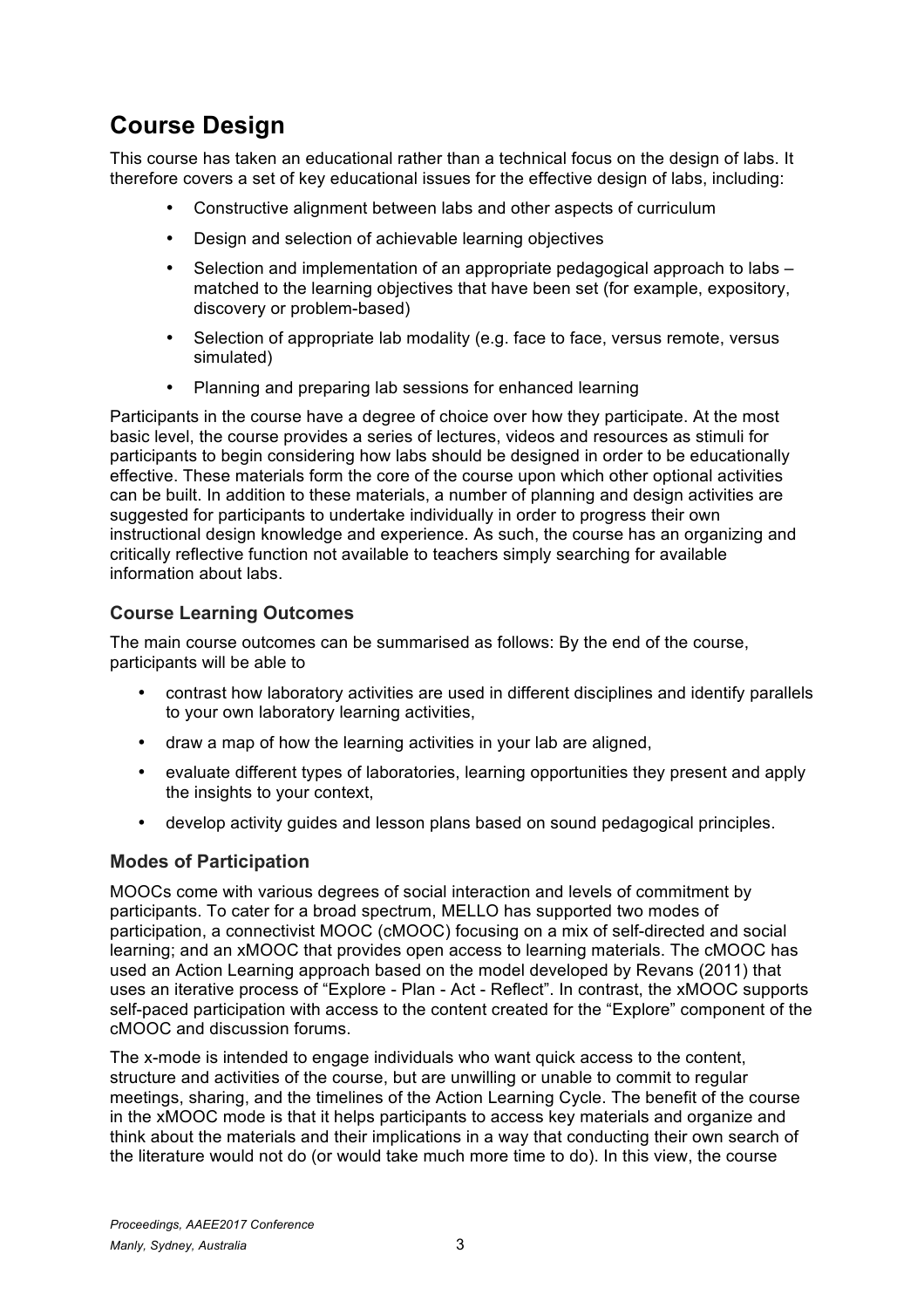provides structure to the key theory, research and examples in the laboratory learning field, thus improving access to the field for participants.

### **Platform Used for the Course**

There are a number of large open learning platforms available, such as Coursera, Ed-X, Udacity, Canvas Network and Open Learning. Given that the project operated on a small budged and that home institution is not affiliated with any of the larger providers, finding a suitable platform proved to be a challenge. The other difficulty was around requirements of copyright and content ownership. These issues caused some significant delays and ultimately required the rescheduling of the course start.

The constraints included a platform that allows fee access to the course. Ultimately an agreement was reached that satisfied the requirement of the funding body, the institution's legal requirements and the need to access to appropriate facilities to deliver the course. In the end, operational factors outweighed considerations for educational features. OpenLearning was used as a platform to offer MELLO, which generally worked well for the xMOOC component of the course.

#### **Course Structure**

Typical modules in the course consist of web-based, multimedia & text-based study materials. Brief expert videos and webinars provide stimulus material about key concepts. Virtual tours provide a window into labs in use. These components are combined with activities, contributions by participants and further reading. The main modules are:

- Module 1 Developing laboratory classes for the digital age
- Module 2 Developing the aims, objectives and alignment of laboratory classes
- Module 3 Types of labs and the conditions for learning they present
- Module 4 Structuring and Supporting Learning in Laboratory Classes
- Module 5 Modern Laboratory Learning Environments
- Module 6 Bringing it all together developing activity guides and lesson plans

### **Data Collection**

In order to assess the value, relevance and significance of the course, data was collected from participants in three ways. As a part of the course activities (subject to explicit consent) students in the course completed both entry and exit surveys in order to both analyse their own needs and goals, and to gather information about their reasons for participation, their expectations and perceptions of the course. This data helps in the interpretation of discussion data that was collected during the course from students engaged in course activities within the open learning platform. This data gives insights into how students were responding to specific issues within the course, and therefore whether the course was meeting its aims.

### **Observations**

Whilst 120 students participated in the course, there was a smaller group who actively contributed to discussions. As is common in MOOC courses, significant attrition was apparent as the course progressed. It should be noted that such attrition is not necessarily indicative of the value or effectiveness of the course, because it is not known what the goals or expectations of departing students were if they did not complete an entry survey. For example, if their goal was to access specific information for their own needs, the course satisfying this goal may be the reason for their early departure. Such an instance would mean the course was successful rather than the opposite.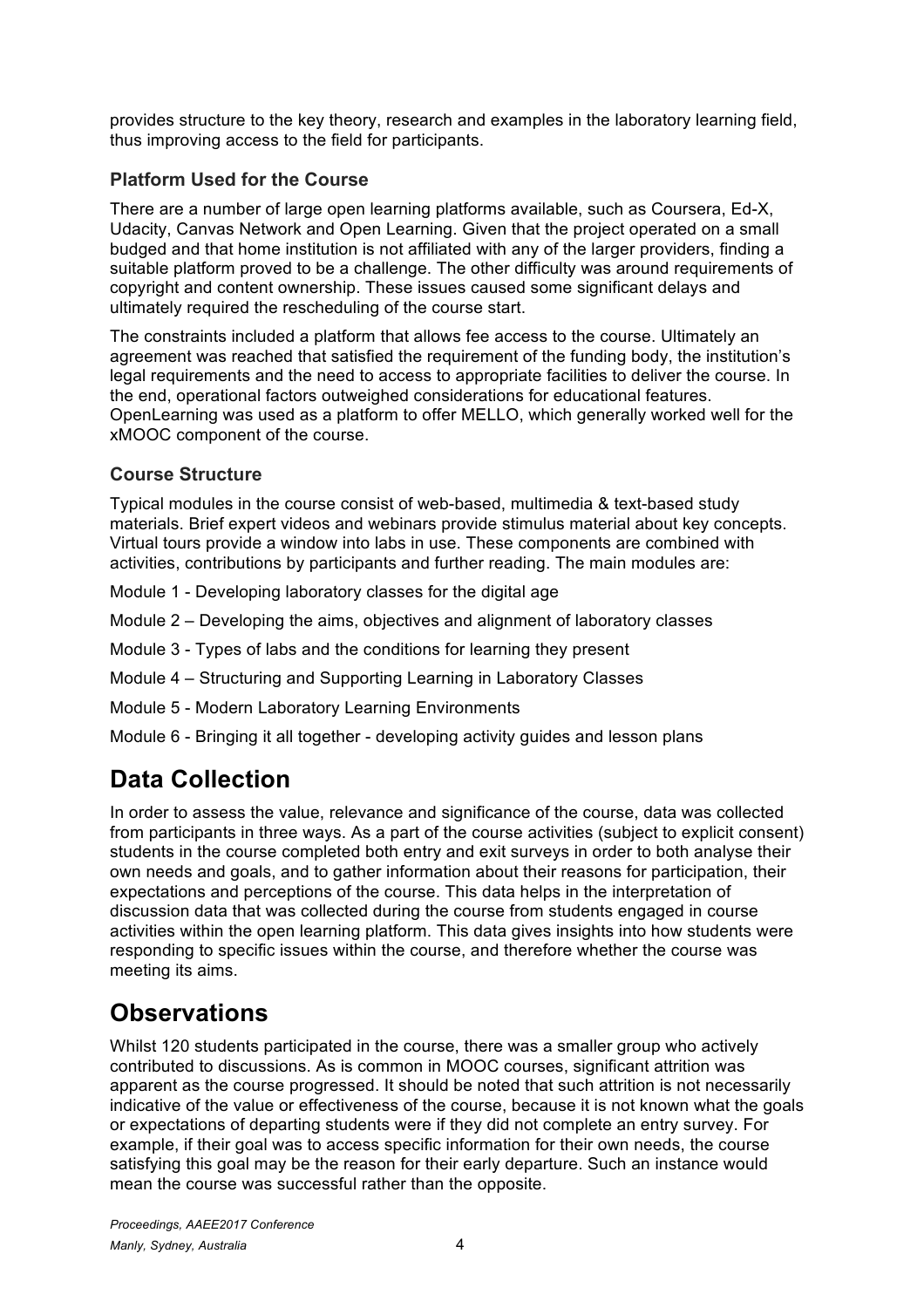#### **Participation Over Time**

Figure 1 shows student comments (in discussion topics) over time. The graph suggests that the early interest in the course was high and that this was supported by the high level of activity within the cohort.

That is, it is more interesting and rewarding to engage in discussion when there are many others also doing so. It should be noted that not all students joined the course at the same time, which is why the spread of comments does not coincide with the ten-week period around which the course is designed.



**Figure 1 Figure 1 - Number of participant comments and likes over time**

#### **Participants' Motivation**

First, it is necessary to note some findings from the entry and exit surveys concerning participants´ reasons for participation. In total, 24 participants completed the voluntary entry survey, and seven completed the exit survey. Whilst this appears to be a high level of attrition, the research literature shows this to be normal in MOOCs (e.g., Gütl, Rizzardini, Chang, & Morales, 2014).

The entry survey asked participants their reasons for taking part in the course. Of the 24 responding participants, it is noteworthy that only five of these cited specific pedagogical goals and two specific curricular goals. Their specific comments are as follows:

*Specific pedagogical goals:*

- I work in educational development in STEM. I would like to learn more about lab teaching in a global perspective and am curious to see how a MOOC on lab teaching can be organized.
- I am working to modernize our labs and want a fresh perspective of how labs are offered elsewhere and get insight into the advances in delivering labs.
- Working as a young assistant professor in a technical university implies, in general, teaching applications for different disciplines. In my case, most of these applications consist in practical lessons conducted inside lab sessions. For this reason, I continuously try to develop my teaching skills and the way I organize my laboratory classes in order to improve the learning activities I conduct during these classes and I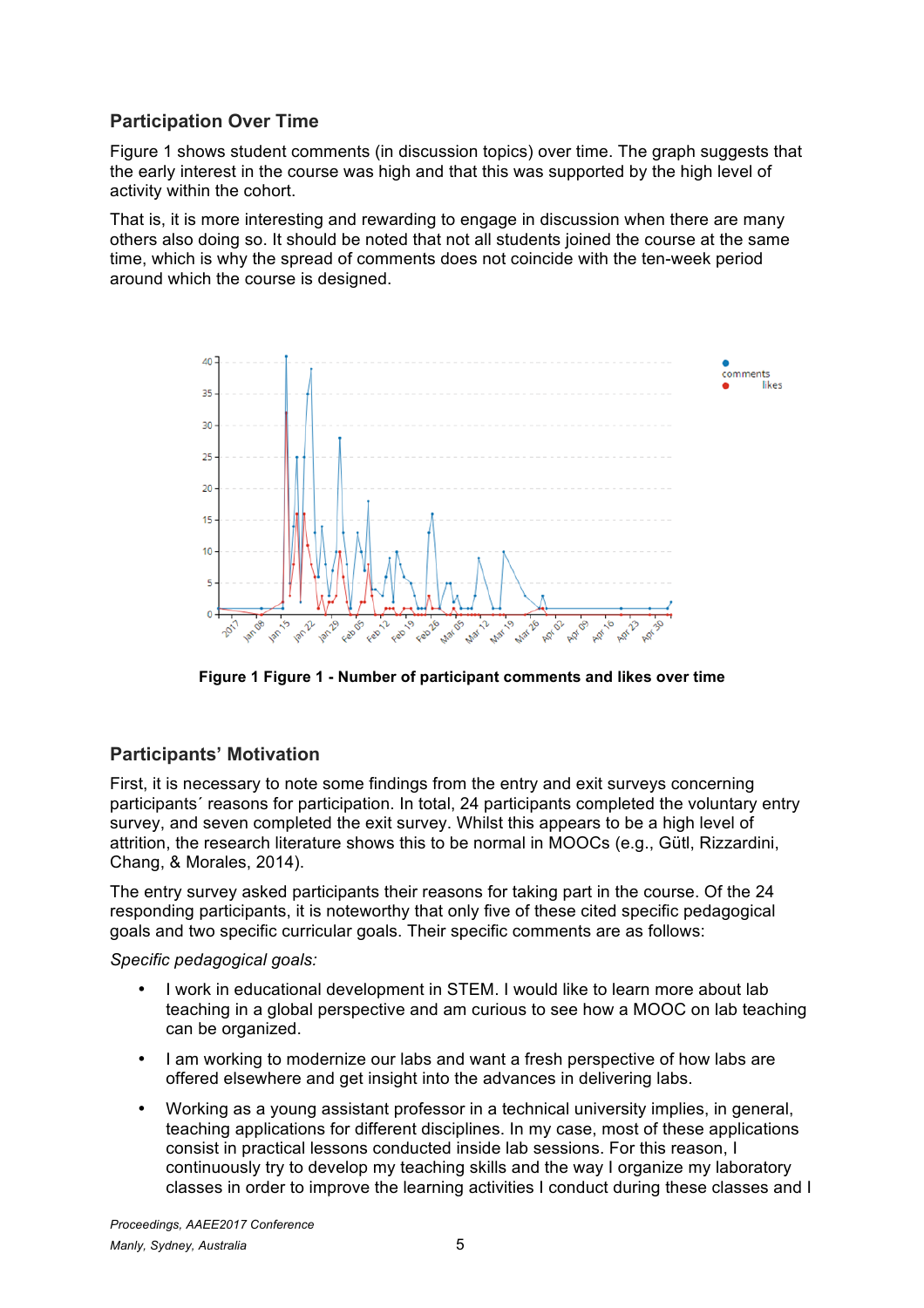am confident that this course will help me to make a step forward in achieving this objective.

- We are in the process of revamping a number of our lab courses and it seemed like this course would give me food for thought.
- How to design a pedagogical efficient lab activity.

#### *Specific curricular goals:*

- Because I am working on the development of remote laboratories in the electronics field.
- I am looking for ways to improve the practical part of the courses I teach.

Only some of these goals relate to the development or improvement of specific laboratory activities. The remainder of the participants´ comments concerning their reasons for taking part were seen to be either general pedagogical goals or general learning goals (10 and 7 instances respectively). For instance, some participants cited "curiosity", wanting to improve their teaching in a general way or "to get the best for my students." Whilst these are all valid aims, they do not necessarily coincide with an ability among participants to undertake the specific lab design activities that were suggested in the course. Similarly, comments about expectations about and desired outcomes of the course show that many participants had not formed a clear idea of what they would get from the course. This may explain why no participants showcased a revised lab activity at the end of the course.

Notwithstanding these findings, the other comments from the entry and exit surveys are uniformly positive about participants´ value for the course. Of the seven participants who completed the exit survey, three agreed and four strongly agreed that the course had helped them to think effectively about what laboratory teaching entails, and four agreed and three strongly agreed the course had helped them to think about what laboratory learning means for their students.

### **Action Learning Participation**

Of the one hundred and twenty participants in the MOOC, only four (3.3%) registered interest in participating in the Action Learning mode. Of these only two completed that process by forming a learning set and participating in the online meetings and creating a project. Both responded to the exit survey with one agreeing and the other strongly agreeing that the Action Learning cycles were successful in engaging them in this MOOC.

There were a number of challenges when preparing to conduct Action Learning in the context of a MOOC. Firstly, Action Learning is not a commonly used professional learning strategy in MOOCs. No evidence of conducting a MOOC using a formal Action Learning process as the pedagogical approach was found in the literature prior to this attempt. The novelty and unfamiliarity of the approach may have impacted willingness to participate in this mode.

Secondly, the technical capability of this and other MOOC platforms limits the ability for participants to find other participants in compatible time zones to form learning sets. The lack of a suitable tool for self-matching meant that Action Learners had to register and then wait to be matched with potential Learning Set members using tools outside the MOOC platform. This challenge was compounded by the staggered starting dates of many participants. One participant who requested to engage in an Action Learning mode joined the course four weeks after the beginning of the program and as a result, there was no one to match them with. Another potential Action Learner never responded to the internal messages in the system to complete the matching process.

A dedicated tool for matching participants to form Action Learning Sets in MOOCs would solve this problem. The features would need to include the attributes of the individuals that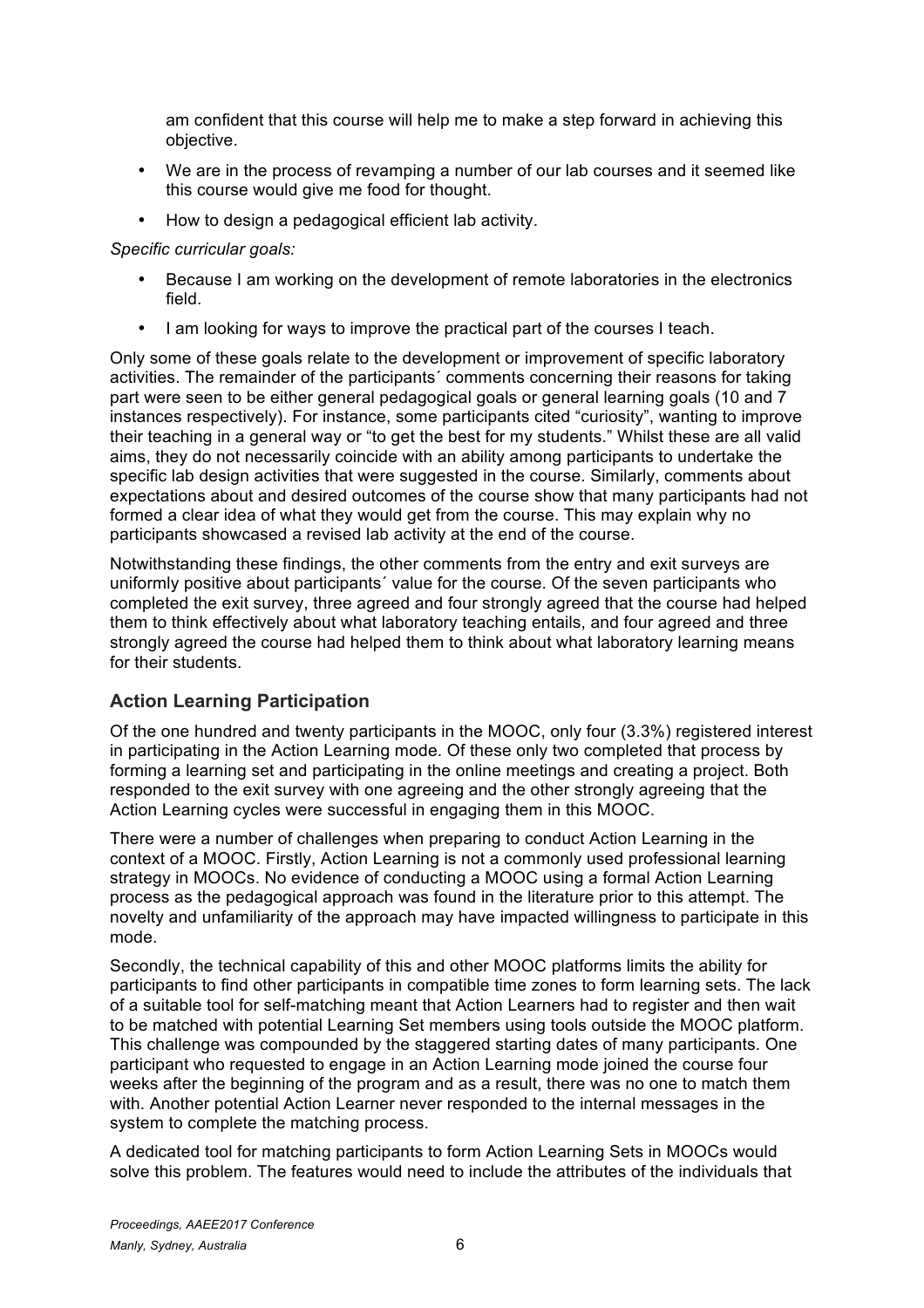would allow matching. This could include time zone, days and times available for Learning Set meetings, languages spoken, email address, and platform for web-conferencing.

Thirdly, Action Learning Sets, the small groups who meet periodically through the course, usually meet synchronously. In online programs, this means they need to use tools such as text chat, audio chat, virtual worlds or web-conferencing. This adds a requirement for a level technical expertise not required in the self-paced mode which simply involves clicking on links on web pages, viewing videos and typing comments. This may have been another barrier to selecting Action Learning as a mode of engagement with the MOOC.

#### **Relevant Pedagogies for Laboratory Learning**

Concerning whether the MOOC had given them strategies for identifying appropriate pedagogies for use in their lab and whether it gave them the chance to share and explore explicit strategies for improving lab learning, and how the strategies could be introduced to their teaching, the results were more equivocal:

| The MOOC gave me strategies for identifying appropriate pedagogies for use in my lab                                     |   |       |  |                |  |
|--------------------------------------------------------------------------------------------------------------------------|---|-------|--|----------------|--|
| Neutral                                                                                                                  |   | Agree |  | Strongly agree |  |
| The MOOC gave me the chance to share and explore explicit strategies for improving<br>laboratory learning in my students |   |       |  |                |  |
| <b>Neutral</b>                                                                                                           |   | Agree |  | Strongly agree |  |
| I can see how at least some of the strategies can be introduced to my teaching                                           |   |       |  |                |  |
| <b>Neutral</b>                                                                                                           | 3 | Agree |  | Strongly agree |  |

**Table 1 - Exit survey responses about specific pedagogical strategies**

Here, the neutral responses may relate to participants´ lack of a specific lab activity to relate the teaching development to.

As was seen above, discussion in the course was higher in volume in the early stages of participation, and facilitators participated in this discussion to try to promote in-depth discussion of the activity questions that were provided. However, although contribution to discussion was frequent and at times thoughtful and insightful, especially during the first two modules, participants did not often comment on one topic more than once, thereby limiting the depth of discussion. Where the facilitator participated in discussion posts with feedback or requests for more information, this was often not responded to, or a superficial level of thought was given to the prompt

The course (especially the activity prompts that were provided) intended that participants would reach a greater degree of discussion and reflection on the issues being discussed. However, this degree of discussion may not be achievable in asynchronous forums, and may better lend itself to synchronous sessions, such as the action learning groups. This may be tested in future iterations of the course, with greater numbers of participants actively contributing in each access mode.

A number of strategies are available that may assist with this. First, recruitment of participants into the course should better emphasise that the course is most effective for participants who have a specific laboratory learning experience in mind or that is relevant to their context to be used as an example or a tool for thinking about the issues with. Without this, some of the fundamental problems highlighted throughout the course, such as a tendency to design for students to complete a task instead of designing for students to learn something specific, do not become clear to participants. Second, with ongoing and increasing participation in the course, a community of inquiry may be built in which existing participants may continue to take part in discussion around core issues. This kind of critical mass would allow for the improvement of both volume and depth of discussion.